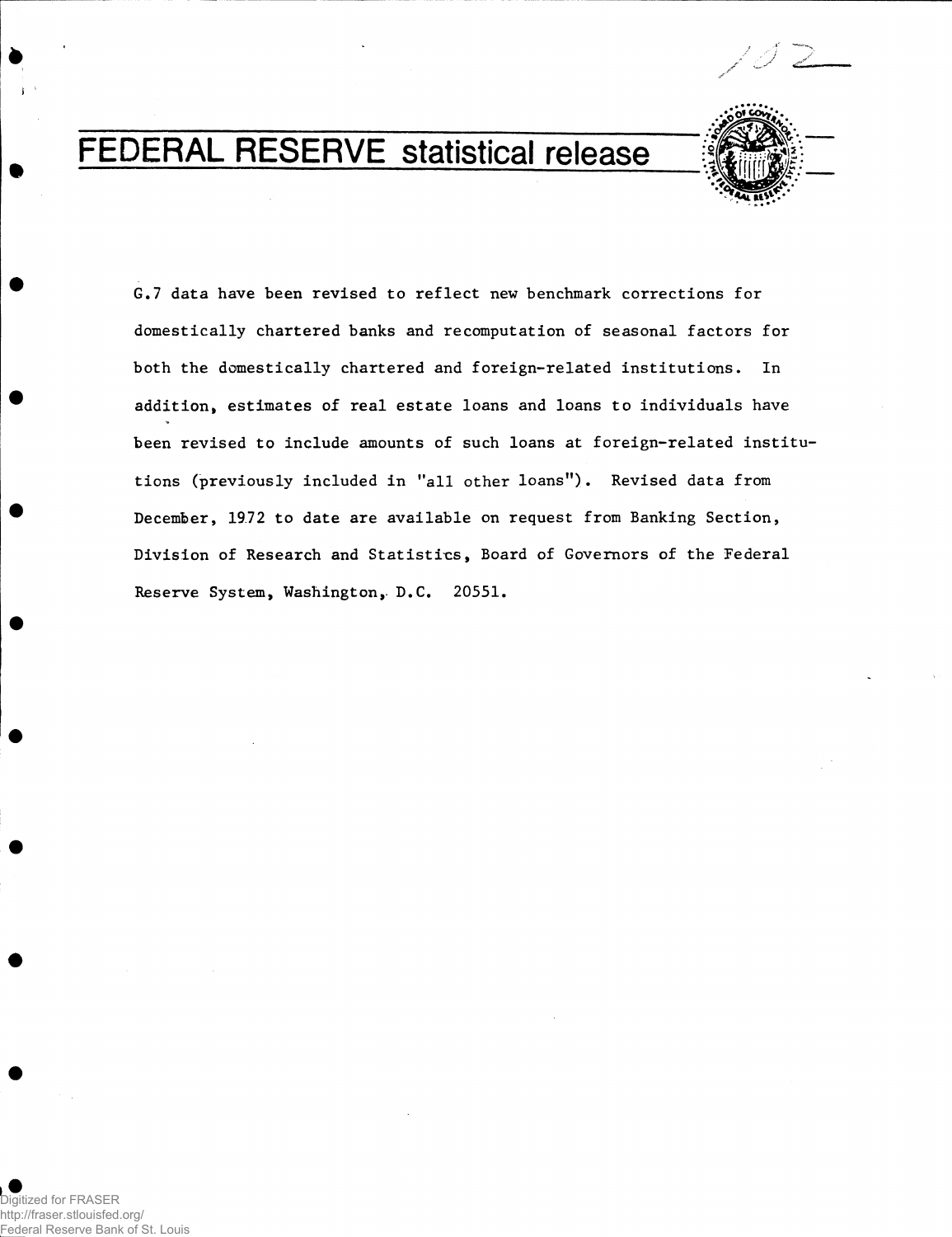# FEDERAL RESERVE statistical release



FEBRUARY 4 , 1982

For immediate release

G.7 (407)

### LOANS AND SECURITIES AT ALL COMMERCIAL BANKS<sup>1</sup>

Monthly average figures, billions of dollars

|                                                                                                                                                                                                                                                                                                                                                                        | 1981<br>JULY                                                                               | 1981<br>AUG.                                                                               | 1981<br>SEPT                                                                                       | 1981<br>OCT.                                                                               | 1981<br>NOV.                                                                                   | 1981<br>DEC.<br>5/                                                                              | 1981<br><b>JULY</b>                                                                                | 1981<br>AUG.                                                                               | 1981<br>SEPT                                                                                   | 1981<br>OCT.                                                                                   | 1981<br>NOV.                                                                                               | 1981<br>DEC. 5/                                                                            |  |  |
|------------------------------------------------------------------------------------------------------------------------------------------------------------------------------------------------------------------------------------------------------------------------------------------------------------------------------------------------------------------------|--------------------------------------------------------------------------------------------|--------------------------------------------------------------------------------------------|----------------------------------------------------------------------------------------------------|--------------------------------------------------------------------------------------------|------------------------------------------------------------------------------------------------|-------------------------------------------------------------------------------------------------|----------------------------------------------------------------------------------------------------|--------------------------------------------------------------------------------------------|------------------------------------------------------------------------------------------------|------------------------------------------------------------------------------------------------|------------------------------------------------------------------------------------------------------------|--------------------------------------------------------------------------------------------|--|--|
|                                                                                                                                                                                                                                                                                                                                                                        | Seasonally adjusted                                                                        |                                                                                            |                                                                                                    |                                                                                            |                                                                                                |                                                                                                 |                                                                                                    | Not seasonally adjusted                                                                    |                                                                                                |                                                                                                |                                                                                                            |                                                                                            |  |  |
| 1. Total loans and securities?                                                                                                                                                                                                                                                                                                                                         | 1302.8                                                                                     | 1312.2                                                                                     | 1317.5                                                                                             | 1323.8                                                                                     | 1327.5                                                                                         | 1317.7                                                                                          | 1297.3                                                                                             | 1306.2                                                                                     | 1320.3                                                                                         | 1329.6                                                                                         | 1333.4                                                                                                     | $1327 - 6$                                                                                 |  |  |
| 2. U.S. Treasury securities<br>3. Other securities<br>4. Total loans and leases?<br>5. Commercial and industrial loans<br>6. Real estate loans<br>7. Loans to individuals<br>8. Security loans<br>9. Loans to nonbank financial institutions<br>10. Agricultural loans<br>11. Lease financing receivables<br>12. All other loans                                       | 116.4<br>222.3<br>964.0<br>350.9<br>276.9<br>181.8<br>20.1<br>31.5<br>33.0<br>12.3<br>57.7 | 115.6<br>223.8<br>972.8<br>356.7<br>279.1<br>182.6<br>17.9<br>31.6<br>33.0<br>12.3<br>59.7 | 113.2<br>$225 - 6$<br>978.8<br>360.5<br>$280 - 6$<br>183.2<br>19.1<br>31.0<br>33.0<br>12.4<br>59.0 | 112.5<br>228.7<br>982.6<br>363.6<br>281.8<br>183.4<br>19.6<br>30.5<br>32.9<br>12.5<br>58.2 | 110.3<br>$231 - 2$<br>986.0<br>363.5<br>283.1<br>183.7<br>21.0<br>30.4<br>32.9<br>12.6<br>58.8 | 110.9<br>231.8<br>974.9<br>357.9<br>285.5<br>185.2<br>$21 - 9$<br>30.3<br>33.0<br>12.7<br>0.8.4 | 115.5<br>221.2<br>960.6<br>349.7<br>$276 - 2$<br>181.0<br>19.7<br>30.9<br>$33 - 3$<br>12.3<br>57.6 | 114.3<br>223.2<br>968.7<br>354.4<br>279.0<br>182.8<br>18.3<br>31.4<br>33.4<br>12.3<br>57.2 | 112.7<br>225.7<br>$981 - 8$<br>360.0<br>281.4<br>184.5<br>19.0<br>31.2<br>33.5<br>12.4<br>59.9 | 111.5<br>229.0<br>$989 - 1$<br>364.1<br>283.0<br>185.0<br>19.4<br>30.8<br>33.4<br>12.5<br>61.0 | 109.5<br>231.9<br>992.0<br>364.9<br>284.4<br>$184 - 9$<br>$21 - 3$<br>$30 - 9$<br>$33 - 2$<br>12.6<br>59.8 | 111.4<br>233.3<br>982.9<br>360.0<br>286.4<br>186.5<br>22.7<br>31.2<br>33.0<br>12.7<br>50.4 |  |  |
| <b>MEMORANDA</b>                                                                                                                                                                                                                                                                                                                                                       |                                                                                            |                                                                                            |                                                                                                    |                                                                                            |                                                                                                |                                                                                                 |                                                                                                    |                                                                                            |                                                                                                |                                                                                                |                                                                                                            |                                                                                            |  |  |
| 1. Total loans and securities plus loans sold 2.3                                                                                                                                                                                                                                                                                                                      | 1305.5                                                                                     | 1314.8                                                                                     | 1320.3                                                                                             | 1326.5                                                                                     | 1330.3                                                                                         | 1320.5                                                                                          | 1300.0                                                                                             | 1308.9                                                                                     | 1323.0                                                                                         | 1332.3                                                                                         | $1336 - 2$                                                                                                 | 1330.4                                                                                     |  |  |
| 2. Total loans plus loans sold2.3<br>3. Total loans sold to affiliates3<br>4. Commercial and industrial loans plus loans sold <sup>3</sup><br>5. Commercial and industrial loans sold<br>6. Acceptances held<br>7. Other commercial and industrial loans<br>8. To U.S. addressees <sup>4</sup><br>9. To non-U.S. addressees <sup>4</sup><br>10. Loans to foreign banks | 966.7<br>2.7<br>352.9<br>2.0<br>10.1<br>340.8<br>314.5<br>26.3<br>24.0                     | 975.4<br>2.6<br>358.7<br>2.0<br>9.6<br>347.2<br>320.3<br>26.8<br>24.3                      | 981.5<br>2.7<br>362.5<br>$2 - 0$<br>8.8<br>351.7<br>324.6<br>27.1<br>23.9                          | 985.3<br>2.7<br>365.7<br>2.0<br>9.2<br>354.4<br>327.6<br>$26 - 8$<br>23.6                  | 988.8<br>2.7<br>365.6<br>2.1<br>8.9<br>354.6<br>328.3<br>26.4<br>23.3                          | 977.7<br>2.8<br>360.1<br>$2 - 2$<br>8.9<br>349.0<br>335.0<br>14.0<br>18.9                       | 963.3<br>2.7<br>351.8<br>2.0<br>10.0<br>339.7<br>313.9<br>$25 - 8$<br>23.7                         | 971.4<br>2.6<br>356.3<br>$2 - 0$<br>9.2<br>345.2<br>318.9<br>$26 - 2$<br>23.5              | 984.5<br>$2 - 7$<br>362.0<br>$2 - 0$<br>8.8<br>$351 - 2$<br>324.6<br>26.6<br>24.7              | 991.8<br>2.7<br>366.1<br>$2 - 0$<br>9.2<br>354.9<br>328.1<br>26.8<br>24.1                      | 994.7<br>$2 - 7$<br>367.0<br>$2 - 1$<br>$9 - 2$<br>355.7<br>$329 - 2$<br>$26 - 6$<br>$23 - 2$              | 985.7<br>$2 - 8$<br>$362 - 2$<br>2.2<br>9.8<br>$350 - 2$<br>334.4<br>15. B<br>20.0         |  |  |

1/ INCLUDES DOMESTICALLY CHARTERED BANKS; U.S. BRANCHES AND AGENCIES OF FOREIGN BANKS, NEW YORK INVESTMENT COMPANIES MAJORITY OWNED BY FOREIGN BANKS, AND EDGE ACT CORPORATIONS OWNED BY DOMESTICALLY CHARTERED AND FOREIGN BANKS.

2/ EXCLUDES LOANS TO COMMERCIAL BANKS IN THE U.S.

3/ LOANS SOLD ARE THOSE SOLD OUTRIGHT TO A BANK'S OWN FOREIGN BRANCHES, NONCONSOLIDATED NONBANK AFFILIATES OF THE BANK, THE BANK HOLDING COMPANY (IF NOT A BANK) AND NON-CONSOLIDATED NON-BANK SUBSIDIARIES OF THE HOLDING COMPANY.

4 / U.S. INCLUDES THE 50 STATES AND THE DISTRICT OF COLUMBIA.

5/ SHIFTS OF FOREIGN LOANS AND SECURITIES FROM U.S. BANKING OFFICES TO INTERNATIONAL BANKING PACILITIES REDUCED THE DECEMBER LEVELS FOR SEVERAL ITEMS AS FOLLOWS: TOTAL LOANS AND INVESTMENTS, \$23.4 BILLION; TOTAL LOANS, \$23.1; COMMERCIAL AND INDUSTRIAL LOANS (NON-U.S. ADDRESSEES), \$11.0; LOANS TO FOREIGN BANKS, \$5.9; ALL OTHER LOANS, \$6.2; AND OTHER SECURITIES,

NOTE: DATA ARE PRORATED AVERAGES OF WEDNESDAY ESTIMATES FOR DOMESTICALLY CHARTERED BANKS, BASED ON WEEKLY REPORTS OF A SAMPLE OF DOMESTICALLY CHARTERED BANKS AND QUARTERLY REPORTS OF ALL DOMESTICALLY CHARTERED BANKS. FOR FOREIGN RELATED INSTITUTIONS, DATA ARE AVERAGES OF MONTH-END ESTIMATES BASED ON WEEKLY REPORTS FROM LARGE AGENCIES AND BRANCHES AND QUARTERLY REPORTS FROM Digitized for FRASERLI AGENCIES, BRANCHES, INVESTMENT COMPANIES, AND EDGE ACT CORPORATIONS ENGAGED IN BANKING.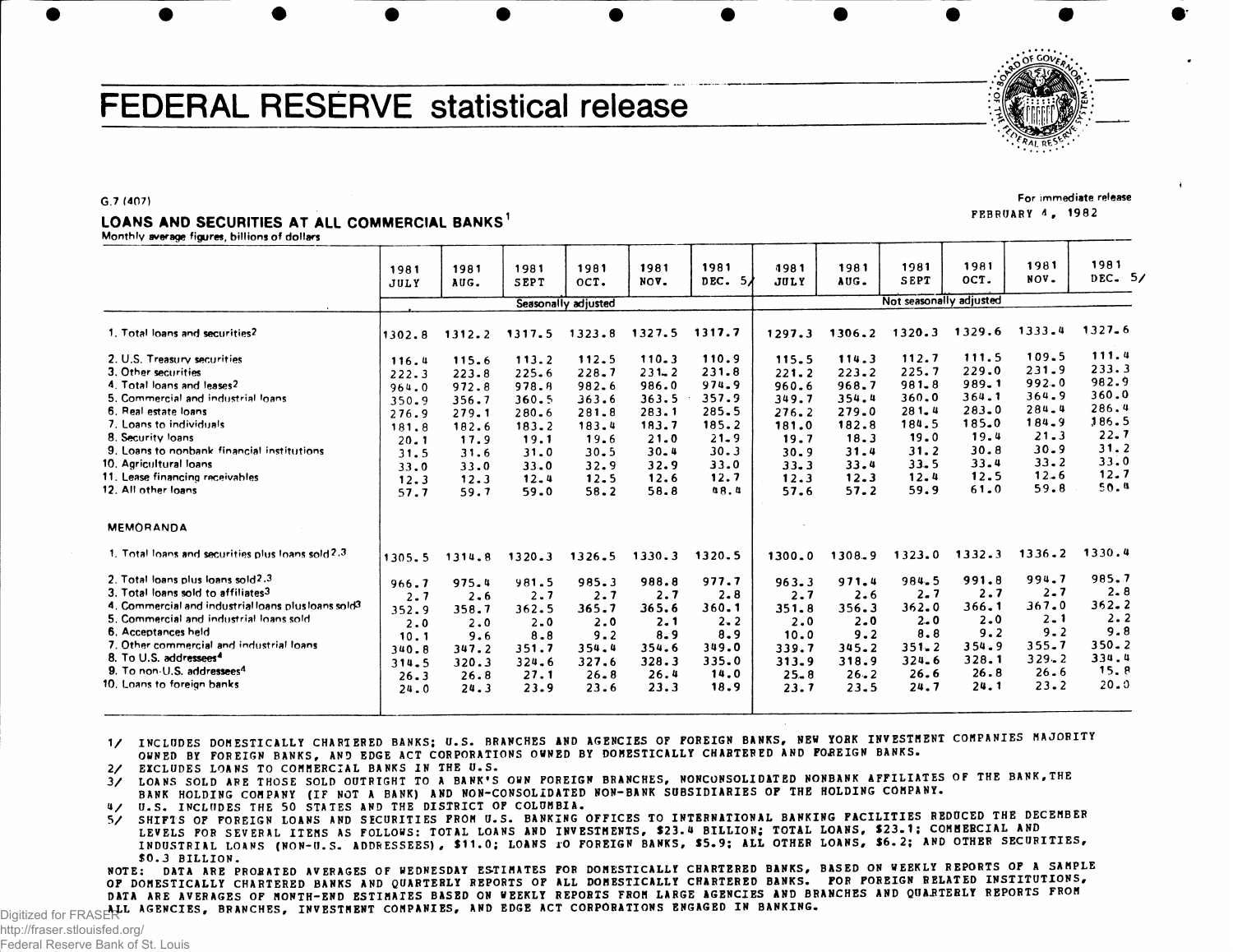## LOANS AND SECURITIES AT DOMESTICALLY CHARTERED COMMERCIAL BANKS<sup>1</sup> FEBRUARY 4, 1982<br>Averages of Wednesday figures, billions of dollars |

G.7 (407)A

| $1 - 1.36$                                          | 1981<br>JULY  | 1981<br>AUG. | 1981<br><b>SEPT</b> | 1981<br>OCT         | 1981<br>NOV. | 1981<br>DEC. 5/ | 1981<br><b>JULY</b>     | 1981<br>AUG. | 1981<br><b>SEPT</b> | 1981<br>OCT. | 1981<br>NOV. | 1981<br>DEC. $5/$ |  |
|-----------------------------------------------------|---------------|--------------|---------------------|---------------------|--------------|-----------------|-------------------------|--------------|---------------------|--------------|--------------|-------------------|--|
|                                                     |               |              |                     | Seasonally adjusted |              |                 | Not seasonally adjusted |              |                     |              |              |                   |  |
| 1. Total loans and securities?                      | <b>1217.4</b> | 1225.5       | 1231.0              | 1237.8              | 1241.7       | 1253.1          | 1212.9                  | 1221.8       | 1232.0              | 1241.8       | 1248.4       | 1261.2            |  |
| 2. U.S. Treasury securities                         | 114.1         | 113.4        | 110.9               | 110.4               | 108.3        | 108.7           | 113.2                   | 112.1        | 110.5               | 109.5        | 107.5        | 109.0             |  |
| 3. Other securities                                 | 220.3         | 221.9        | 223.6               | 226.8               | 229.3        | 230.0           | 219.2                   | 221.2        | 223.7               | 227.0        | 229.9        | 231.4             |  |
| 4. Total Inans and leases2                          | 882.9         | 890.3        | 896.4               | 900.6               | 904.1        | 914.4           | 880.4                   | 888.5        | 897.8               | 905.4        | 911.0        | 920.7             |  |
| 5. Commercial and industrial loans                  | 299.1         | 303.4        | 305.5               | 308.6               | 310.4        | 316.1           | 298.7                   | 301.8        | 305.0               | 309.1        | $312 - 2$    | 317.6             |  |
| 6. Real estate loans                                | 273.7         | 275.7        | 277.2               | 278.3               | 279.6        | 282.0           | 273.0                   | 275.7        | 277.9               | 279.5        | 280.9        | 282.9             |  |
| 7. Loans to individuals                             | 181.7         | 182.4        | 183.0               | 183.3               | 193.6        | 185.0           | 180.9                   | 182.6        | 184.3               | 184.8        | 184.7        | 186.3             |  |
| 8. Security loans                                   | 18.8          | 17.3         | 18.3                | 18.7                | 20.1         | 21.1            | 18.3                    | 17.6         | 18.1                | 18.4         | 20.4         | 21.9              |  |
| 9. Loans to nonbank financial institutions          | 30.5          | 30.6         | 30.1                | 29.6                | 29.5         | 29.3            | 29.9                    | 30.5         | 30.3                | 29.9         | 30.0         | 30.2              |  |
| 10. Agricultural loans                              | 33.0          | 33.0         | 33.0                | 32.9                | 32.9         | 33.0            | 33.3                    | 33.4         | 33.5                | 33.4         | 33.2         | 33.0              |  |
| 11. Lease financing receivables                     | 12.3          | 12.3         | 12.4                | 12.5                | 12.6         | 12.7            | 12.3                    | 12.3         | 12.4                | 12.5         | 12.6         | 12.7              |  |
| 12. All other loans                                 | 34.0          | 35.6         | 37.0                | 36.7                | 35.4         | 35.3            | 34.1                    | 34.6         | 36.3                | 37.7         | 36.9         | 36.2              |  |
| <b>MEMORANDA</b>                                    |               |              |                     |                     |              |                 |                         |              |                     |              |              |                   |  |
| 1. Total loans and securities plus loans sold 2.3   | 1220.1        | 1228.1       | 1233.7              | 1240.5              | 1244.8       | 1256.0          | 1215.6                  | 1224.4       | 1234.7              | 1244.5       | 1251.1       | 1264.0            |  |
| 2. Total loans plus loans sold?,3                   | 885.6         | 892.9        | 899.1               | 903.3               | 906.8        | 917.2           | 883.1                   | 891.2        | 900.5               | 908.1        | 913.7        | 923.6             |  |
| 3. Total loans sold to affiliates3                  | 2.7           | 2.6          | 2.7                 | 2.7                 | 2.7          | 2.8             | 2.7                     | 2.6          | 2.7                 | 2.7          | 2.7          | 2.8               |  |
| 4. Commercial and industrial loans plus loans sold? | 301.2         | 305.3        | 307.5               | 310.7               | 312.5        | 318.2           | 300.7                   | 303.8        | 307.0               | 311.2        | 314.3        | 319.8             |  |
| 5. Commercial and industrial loans sold             | 2.0           | 2.0          | 2.0                 | 2.0                 | 2.1          | 2.2             | $2 - 0$                 | 2.0          | 2.0                 | 2.0          | 2.1          | 2.2               |  |
| 6. Acceptances held                                 | 4.6           | 3.9          | 3.2                 | 3.7                 | 3.7          | 3.9             | 4.6                     | 3.7          | 3.2                 | 3.6          | 3.9          | 4.6               |  |
| 7. Other commercial and industrial loans.           | 294.6         | 299.5        | 302.2               | 304.9               | 306.7        | 312.1           | 294.0                   | 298.2        | 301.8               | 305.6        | 308.3        | 313.0             |  |
| 8. To U.S. addressees <sup>4</sup>                  | 286.6         | 291.7        | 294.5               | 297.6               | 299.9        | 307.0           | 286.5                   | 290.7        | 294.4               | 298.2        | 301.1        | 306.1             |  |
| 9. To non-U.S. addressees <sup>4</sup><br><b>HI</b> | 7.9           | 7.8          | 7.7                 | 7.2                 | 6.8          | 5.1             | 7.6                     | 7.4          | 7.4                 | 7.4          | 7.3          | 6.9               |  |
| 10. Loans to foreign banks                          | 10.4          | 10.5         | 10.5                | 9.8                 | 9.3          | 8.6             | 9.9                     | 10.0         | 10.6                | 10.2         | 9.9          | 9.3               |  |
| 本人                                                  |               |              |                     |                     |              |                 |                         |              |                     |              |              |                   |  |

1 / DOMESTICALLY CHAPTERED BANKS APE THOSE WITH NATIONAL OP STATE CHAPTERS WHETHER FOREIGN OWNED OP DOMESTICALLY OWNED.

2/ EXCLUDES LOANS TO COMMERCIAL BANKS IN THE U.S.

3/ LOANS SOLD APE THOSE SOLD OUTRIGHT TO A BANK'S OWN POREIGN BRANCHES, NON-CONSOLIDATED NONBANK APPILIATES OF THE BANK, THE BANK'S HOLDING COMPANY (IF NOT A BANK) AND NON-CONSOLIDATED NONBANK SUBSIDIARIES OF THE HOLDING COMPANY. 4/ U.S. INCLUDES THE 50 STATES AND THE DISTRICT OF COLUMBIA.

5 / SHIFTS OF FOREIGN LOANS AND SECURITIES FROM O.S . BANKING OFFICES TO INTERNATIONAL BANKING FACILITIE S REDUCED THF DECEMBER LEVELS FOR SEVERAL ITEMS AS POLLOWS: TOTAL LOANS AND INVESTMENTS, \$3.1 BILLION; TOTAL LOANS, \$3.0; COMMERCIAL AND INDUSTRIAL LOANS (NON-U.S. ADDRESSEES), \$1.0; LOANS TO POREIGN BANKS, \$0.8; ALL OTHER LOANS, \$1.2; AND OTHER SECURITIES, \$0. 1 BILLION .

NOTE: DATA ARE PRORATED AVERAGES OF WEDNESDAY DATA, BASED ON WEEKLY REPORTS OF A SAMPLE OF DOMESTICALLY CHARTERED BANKS AND QUARTERLY REPORTS OF ALL DOMESTICALLY CHAPTERED BANKS.

Digitized for FRASER http://fraser.stlouisfed.org/ Federal Reserve Bank of St.